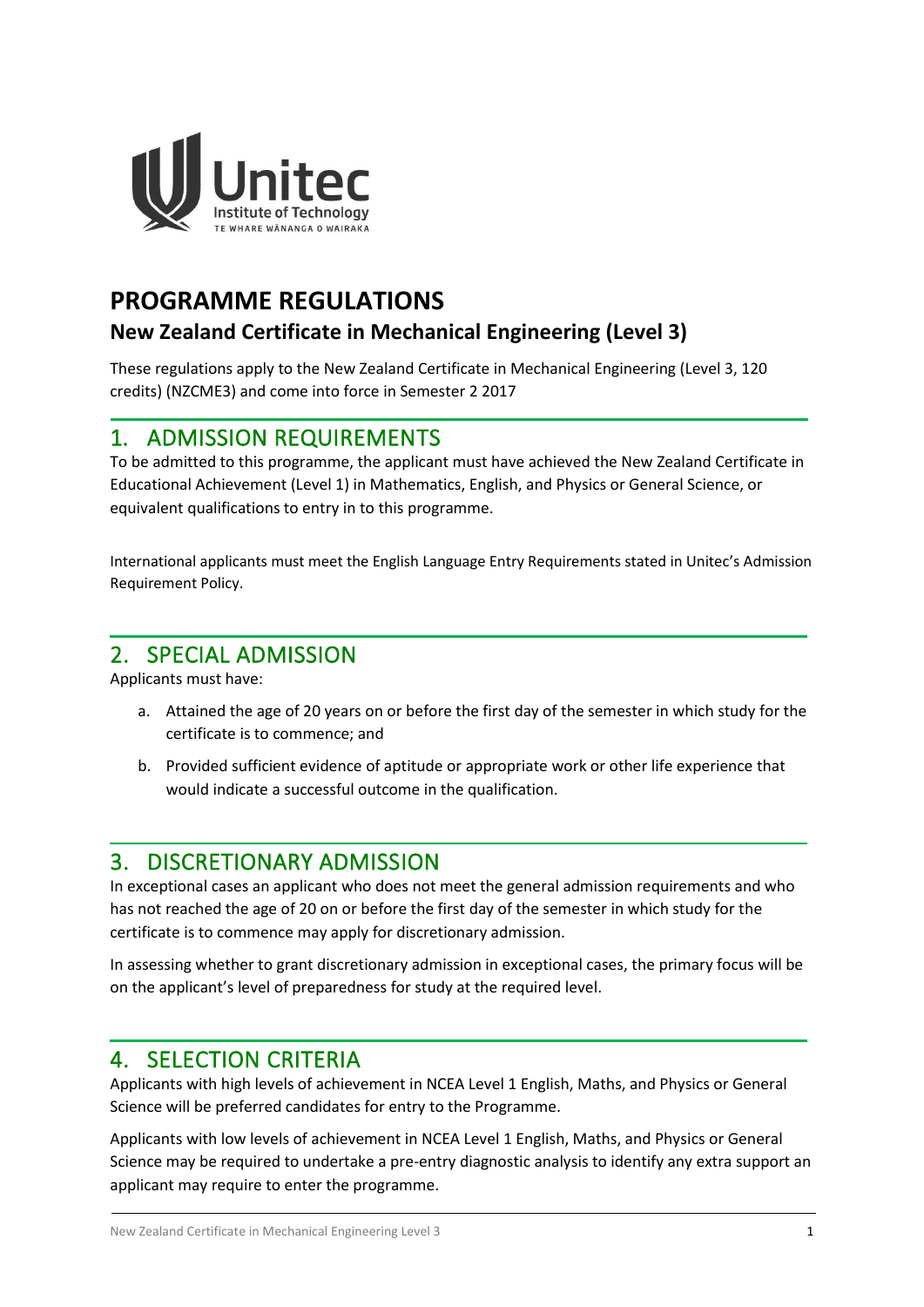When the number of applications for admission exceeds the number of places available a selection process will be implemented. Those who have a reasonable chance of succeeding in the programme will be selected.

## **5.** Requirements for the Award of the Qualification

FOR THE AWARD OF THE NEW ZEALAND CERTIFICATE IN MECHANICAL ENGINEERING, THE STUDENT MUST ACCUMULATE MINIMUM OF 120 CREDITS FROM THE COURSES SET OUT IN TABLE 1.

### 6. Course details

*Table 1: Course Details* All courses are compulsory.

| <b>Course No.</b>           | <b>Course Name</b>                                      | <b>Credits</b> | <b>Pre-requisites</b> | <b>Co-requisites</b> |  |  |
|-----------------------------|---------------------------------------------------------|----------------|-----------------------|----------------------|--|--|
| <b>Level 3 - Compulsory</b> |                                                         |                |                       |                      |  |  |
| <b>APTE3201</b>             | <b>Engineering Workshop</b><br><b>Health and Safety</b> | 10             | Nil                   | Nil                  |  |  |
| <b>APTE3202</b>             | <b>Engineering Drawing and</b><br>Calculations          | 15             | Nil                   | Nil                  |  |  |
| <b>APTE3203</b>             | <b>Engineering Materials</b>                            | 20             | Nil                   | Nil                  |  |  |
| <b>APTE3204</b>             | <b>Engineering Workshop</b><br>Practice                 | 20             | Nil                   | Nil                  |  |  |
| <b>APTE3205</b>             | <b>Welding Processes</b>                                | 15             | Nil                   | Nil                  |  |  |
| <b>APTE3206</b>             | <b>Fabrication Processes</b>                            | 20             | Nil                   | Nil                  |  |  |
| <b>APTE3207</b>             | <b>Engineering Process</b><br>and Quality Systems       | 10             | Nil                   | Nil                  |  |  |
| <b>APTE3208</b>             | Engineering<br>Communication                            | 10             | Nil                   | Nil                  |  |  |

#### **Summative assessment**

The New Zealand Certificate in Mechanical Engineering will adopt a portfolio based assessment system to all theory knowledge and practical competency and will use online assessment where appropriate. Assessments are aligned to include the three steps of ability, action and competence.

#### **Grade related criteria**

Assessment for courses in this programme is on a four-point basis, as defined by Unitec policies.

All assessment events will be related to the four-point grading system and a grade 'C' or above for each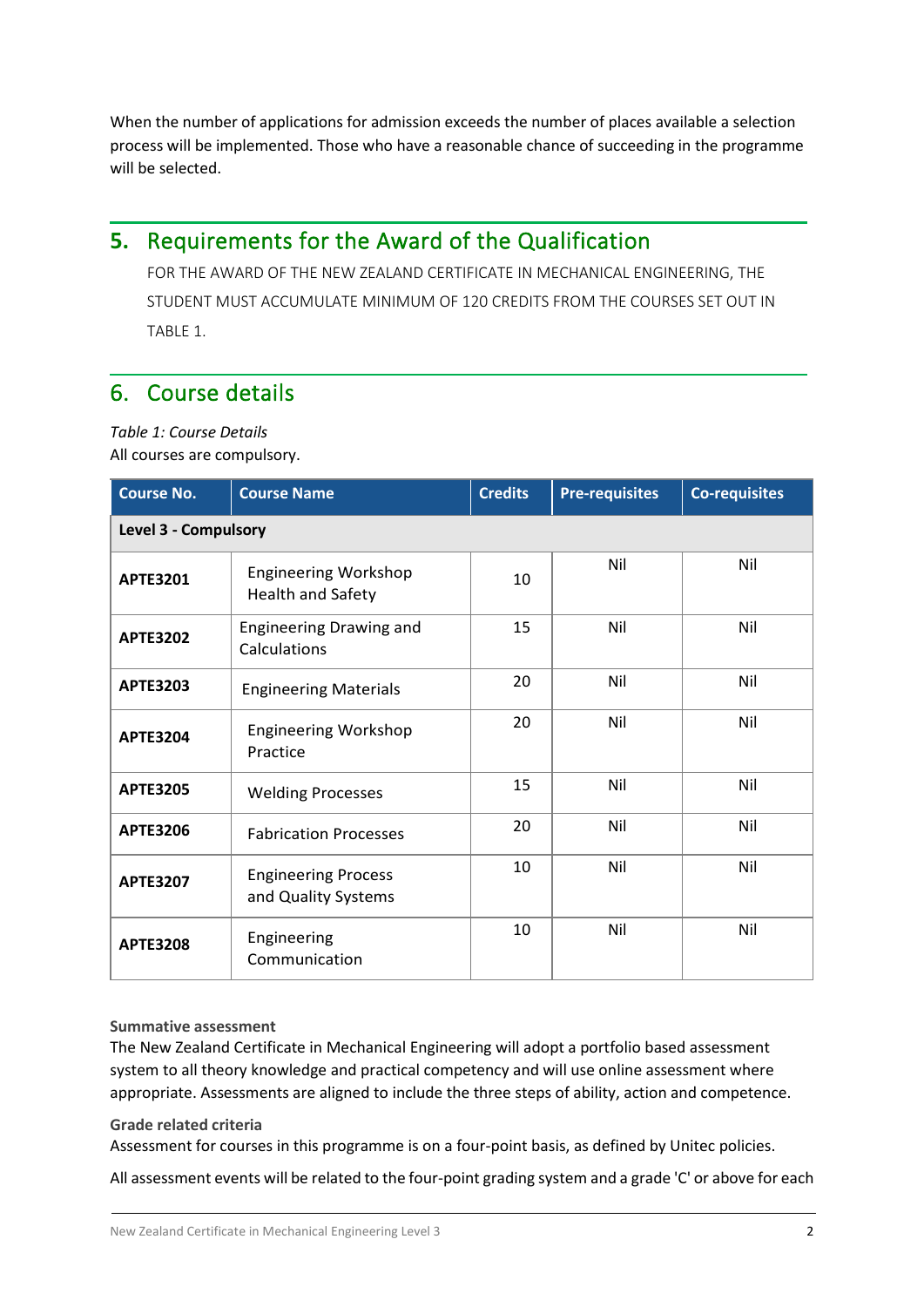assessment must be achieved for a pass grade to be awarded for the course.

| Grade | <b>Description</b>    | <b>Credits Earned or not</b> |
|-------|-----------------------|------------------------------|
| Α     | Pass with distinction | <b>Credits Earned</b>        |
| В     | Pass with Merit       | <b>Credits Earned</b>        |
|       | Pass                  | <b>Credits Earned</b>        |
|       | Fail                  | No Credits Earned            |

#### **Credit Recognition and Exemptions**

Credit may be awarded in recognition of successful equivalent study, at the same or a higher level in the context of another programme.

Credit will not normally be awarded for successful study that took place more than 5 years prior to the date of first enrolment in the certificate.

#### **Assessment of Prior Learning**

Assessment of Prior Learning is available for all courses, using current Unitec policies and procedures.

Other Grades

#### Table 3: Administrative Grade Definitions

| Grade      | <b>Meaning</b>            | <b>Criteria</b>                                                                                                                                                                                                                                                                                                                                                                                                              |
|------------|---------------------------|------------------------------------------------------------------------------------------------------------------------------------------------------------------------------------------------------------------------------------------------------------------------------------------------------------------------------------------------------------------------------------------------------------------------------|
| <b>CR</b>  | <b>Credit Recognition</b> | Credit earned through Cross Credit from another Qualification<br>and/or through the Assessment of Prior Learning.                                                                                                                                                                                                                                                                                                            |
| <b>DEF</b> | Deferred                  | Where a Student can, with the approval of the Programme<br>Framework Committee, complete a Course Assessment beyond<br>the schedule date. Unless an exception to this is approved by the<br>Programme Framework Committee, any Deferred Grade<br>remaining on a student's record beyond a duration equal to that<br>of the original course will be changed to the grade to which the<br>Student would otherwise be entitled. |
| W          | Withdrawn                 | The grade W (Withdrawn) is recorded if a Student withdraws<br>from a Course after 10% of the scheduled Course duration and<br>up to, or at, the date at which 75% of the scheduled Course has<br>passed. No Credits earned.                                                                                                                                                                                                  |
| <b>DNC</b> | Did not complete          | The grade DNC (Did Not Complete) is recorded if a student has<br>either withdrawn after 75% of the scheduled Course duration; or<br>not attempted a compulsory item of Assessment within a Course.<br>No Credits earned.                                                                                                                                                                                                     |

a. Students may be given one of the above administrative grades for a course where appropriate: